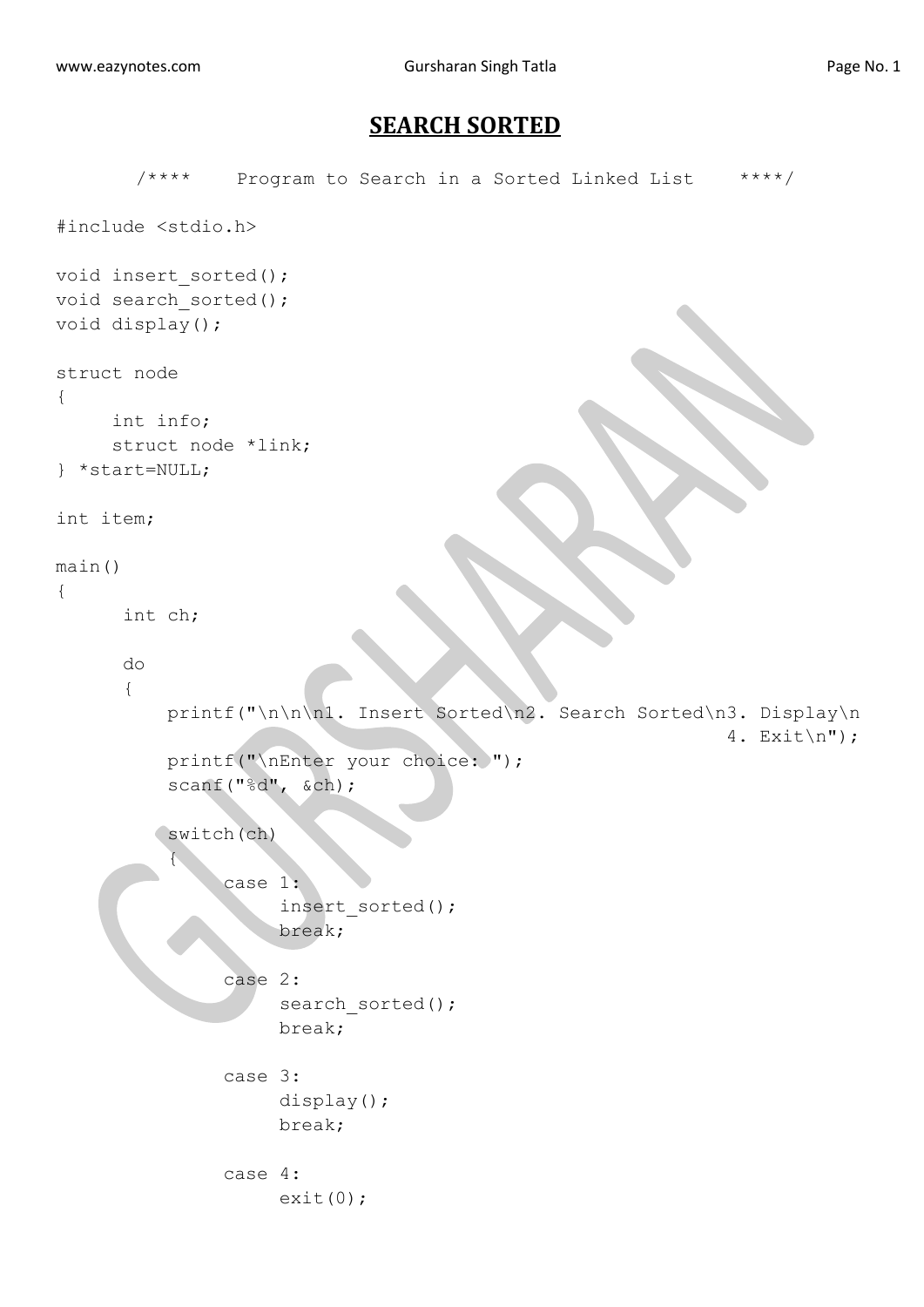```
 default:
                   printf("\n\nInvalid choice: Please try again.\n");
 }
       } while (1);
} 
void insert_sorted()
{
    struct node *ptr, *prev;
    printf("\n\nEnter item: ");
    scanf("%d", &item);
    if(start == NULL){
         start = (struct node *)malloc(sizeof(struct node));
         start->info = item;
         start->link = NULL;
     }
    else if (item < start->info)
     {
         ptr = start;
          start = (struct node *)malloc(sizeof(struct node));
          start->info = item;
          start->link = ptr;
      }
     else
      {
         ptr = start;
          prev = start;
         while (ptr != NULL)
\overline{a} if (item < ptr->info)
 {
                    prev->link = (struct node *)malloc(sizeof
                                                      (struct node));
                    prev = prev->link;
                   prev->info = item;
                   prev->link = ptr;
                   return;
 }
               else if (ptr->link == NULL)
 {
                    ptr->link = (struct node *)malloc(sizeof(struct
                                                                node));
```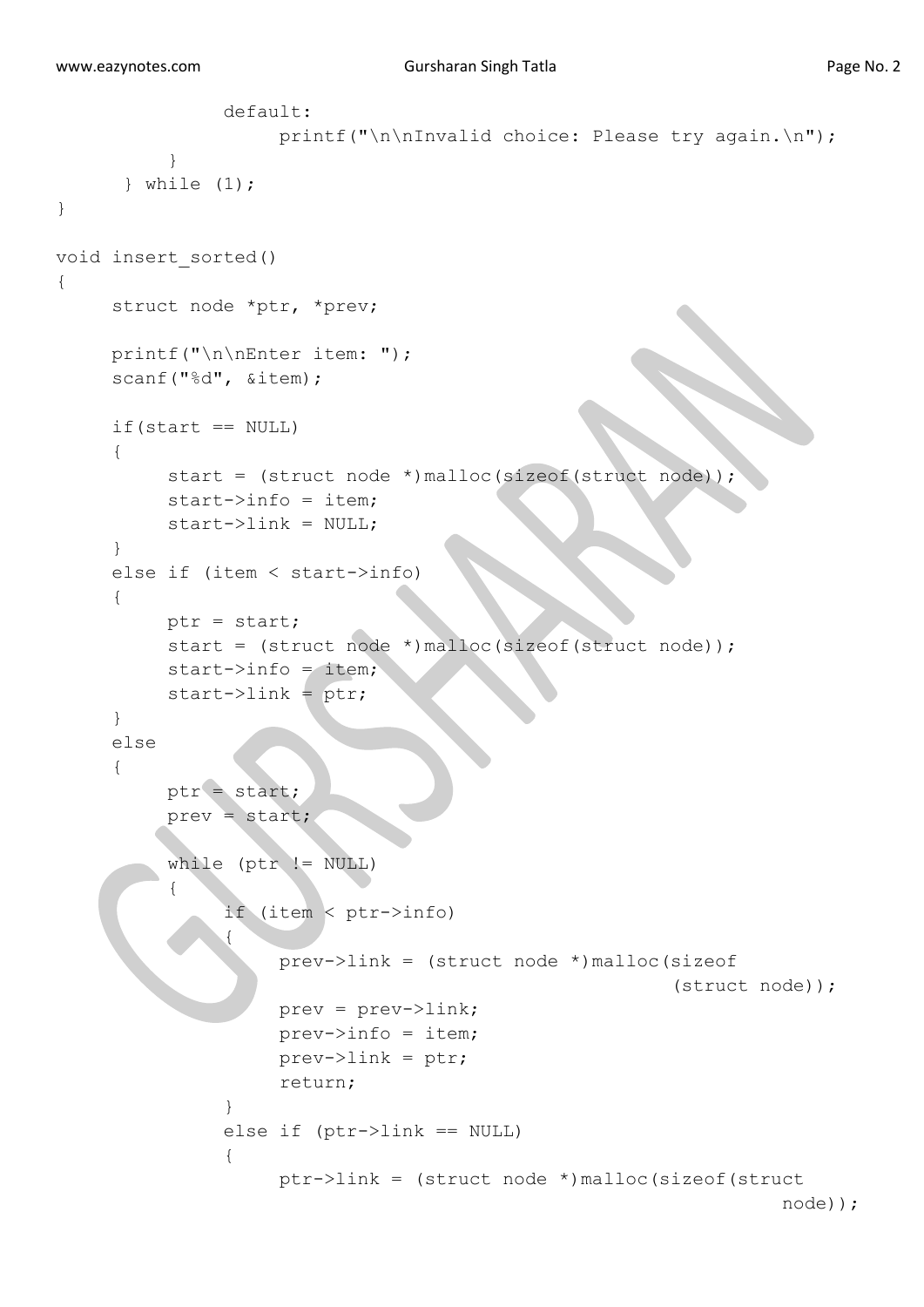```
 ptr = ptr->link;
                    ptr->info = item;
                    ptr->link = NULL;
                    return;
 }
                else
 {
                     prev = ptr;
                    ptr =ptr->link; }
           }
      }
}
void search_sorted()
{
      struct node *ptr = start;
     int loc = 1;
     printf("\n\nEnter ITEM to be searched: ");
      scanf("%d", &item);
     while (\text{ptr} != NULL) {
            if (item > ptr->info)
\{ ptr = ptr->link;
               loc++; }
            else if (item == ptr->info)
\{ printf("\n\nItem %d is present at location %d\n",
                                                             item,loc);
                return;
\left\{\begin{array}{ccc} 1 & 1 & 1 \\ 1 & 1 & 1 \end{array}\right\} else
 {
               printf("\n\nItem is not present in the list\n");
                return;
 }
      }
} 
void display()
{
     struct node *ptr = start;
     int i=1;
```